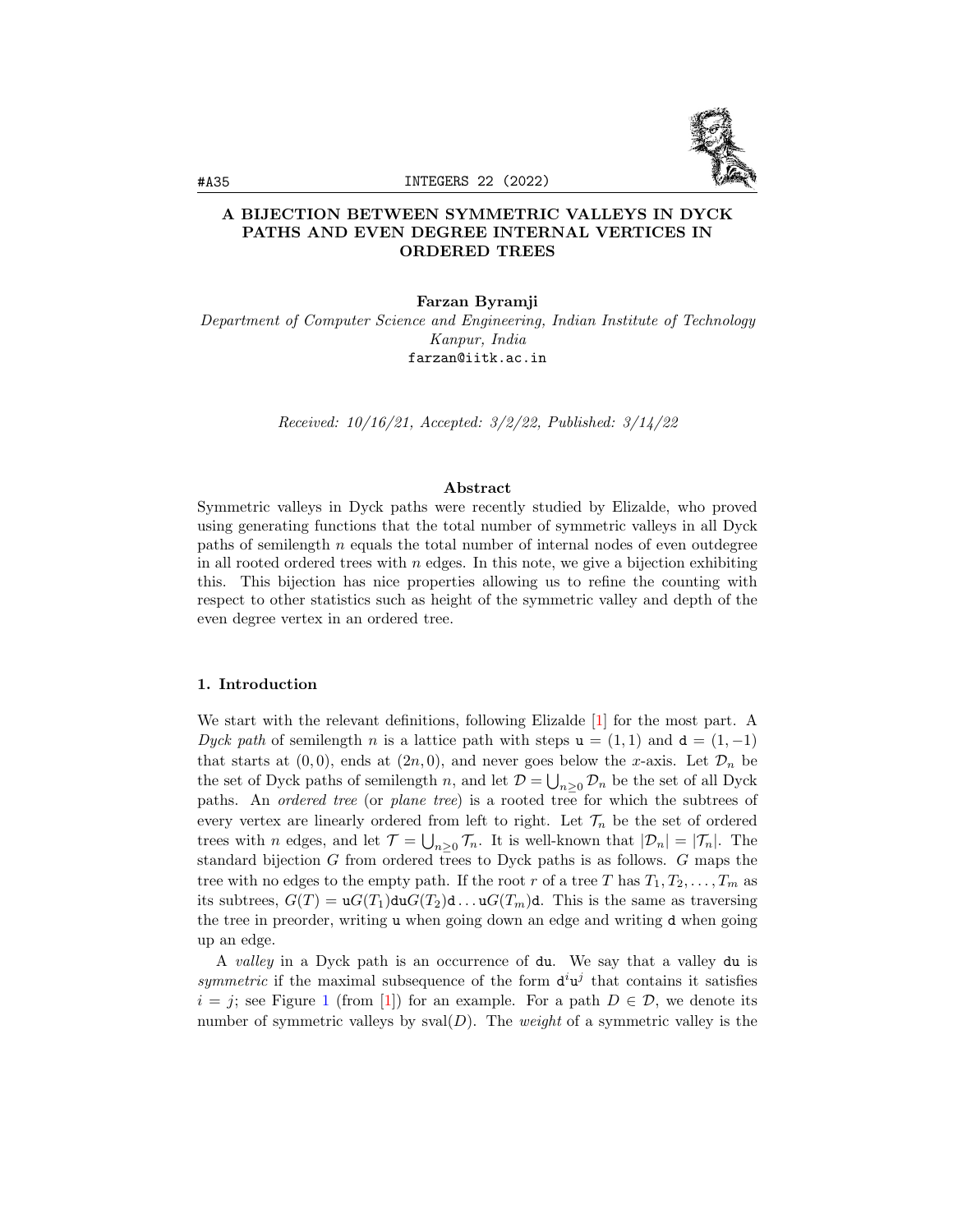<span id="page-1-0"></span>

Figure 1: A Dyck path with two symmetric valleys, circled in blue, having weights 1 and 2.

largest i such that the valley is contained in a subsequence of the form  $d^i u^i$ . Let  $\mathcal{D}'_n$  be the set of all Dyck paths of semilength n with a marked symmetric valley and  $\mathcal{D}' = \bigcup_{n\geq 0} \mathcal{D}'_n$ . Then  $|\mathcal{D}'_n| = \sum_{D \in \mathcal{D}_n} \text{sval}(D)$ . In what follows, by a marked path we refer to such an element of  $\mathcal{D}'$ . The *height* of a valley is defined to be the  $y$ -coordinate of its lowest vertex. In Figure [1,](#page-1-0) the symmetric valley of weight 1 has height 0 while the other symmetric valley has height 1.

The *degree* of a vertex v (denoted  $deg(v)$ ) in an ordered tree is the number of children of that vertex  $v$ . A vertex is *internal* if it has non-zero degree. For a tree  $T \in \mathcal{T}$ , denote by eval(T) the number of internal nodes of T with even degree. Let  $\mathcal{T}'_n$  be the set of all ordered trees with a marked internal node of even degree and let  $\mathcal{T}' = \bigcup_{n\geq 0} \mathcal{T}'_n$ . Then  $|\mathcal{T}'_n| = \sum_{T \in \mathcal{T}_n} \text{eval}(T)$ . The *depth* of a vertex is the length of the path from the root to that vertex. In particular, the root has depth 0.

Elizalde [\[1\]](#page-8-0) found that  $|\mathcal{D}'_n| = |\mathcal{T}'_n|$  using the corresponding generating functions and asked for a combinatorial proof. Possibly this was known even earlier according to the comments for this sequence [A014301](http://oeis.org/A014301) in the OEIS. We prove this here by giving a bijection  $F$  from  $\mathcal{T}'$  to  $\mathcal{D}'$  which is size-respecting. Moreover the bijection gives the following refinement. Let  $\mathcal{D}'_{n,h}$  be the set of all Dyck paths of semilength n with a marked symmetric valley of height h. Let  $\mathcal{T}'_{n,h}$  be the set of all ordered trees with a marked internal node of even degree that has depth  $h$ . Then  $F$  is a bijection from  $\mathcal{T}'_{n,h}$  to  $\mathcal{D}'_{n,h}$  which leads to the following theorem.

**Theorem 1.** The number of symmetric valleys at height h in all Dyck paths in  $\mathcal{D}_n$ is equal to the number of even degree internal nodes at depth h in all ordered trees in  $\mathcal{T}_n$ .

More statistics are preserved by  $F$  but other than the weight of a valley, they are perhaps not as natural as those considered above, so we describe them in the last section.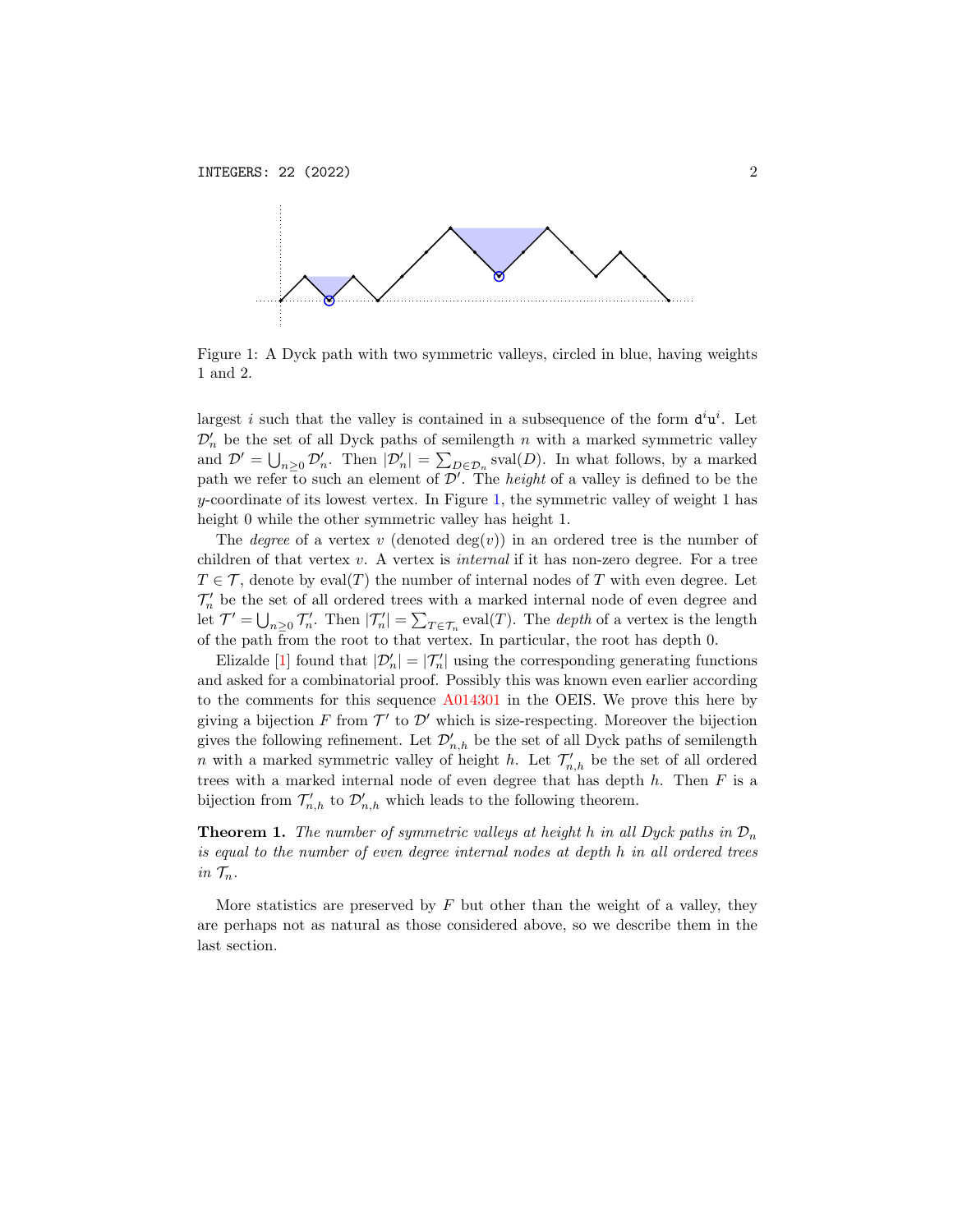### Algorithm 1 The bijection  $F$  from  $\mathcal{T}'$  to  $\mathcal{D}'$

<span id="page-2-0"></span>T is an ordered tree with some even degree internal node marked. Let  $c_1, c_2, \ldots, c_k$  be the children of the root and  $T_1, T_2, \ldots, T_k$  the corresponding subtrees. if the root is the marked node then  $j \leftarrow k/2$   $\triangleright k$  is even since the root is marked  $P_l \leftarrow$  the path from the root going to  $c_i$  and then repeatedly following the rightmost child  $P_r \leftarrow$  the path from the root going to  $c_{i+1}$  and then repeatedly following the leftmost child  $s \leftarrow \min(|P_l|, |P_r|)$  $v_l \leftarrow$  the node on  $P_l$  at depth s  $v_r \leftarrow$  the node on  $P_r$  at depth s  $L_T \leftarrow$  the tree rooted at  $v_l$  in T  $R_T \leftarrow$  the tree rooted at  $v_r$  in T  $T'_j \leftarrow T_j$  with the subtree  $L_T$  (at  $v_l$ ) replaced by a single node  $T'_{j+1} \leftarrow T_{j+1}$  with the subtree  $R_T$  (at  $v_r$ ) replaced by a single node  $T' \leftarrow$  the tree with subtrees  $T_1, T_2, \ldots, T_{j-1}, T'_j, T'_{j+1}, T_{j+2}, \ldots, T_k$  $D' \leftarrow G(T')$  where the valley between the Dyck paths corresponding to the modified subtrees  $T'_{j}$  and  $T'_{j+1}$  is marked  $D \leftarrow G(L_T)D'G(R_T)$ return D else Let m be such that  $T_m$  contains the marked node.  $D \leftarrow uG(T_1)duG(T_2)d...uG(T_{m-1})duF(T_m)duG(T_{m+1})d...uG(T_{k-1})duG(T_k)d$ return D end if

#### 2. The Bijection

The bijection is described in Algorithm [1.](#page-2-0) Some clarifying remarks are in order. We use  $|P_l|$  to denote the number of edges in  $P_l$ . Equivalently  $|P_l|$  is the depth (in T) of the rightmost leaf of  $T_j$ . Similarly  $|P_r|$  is the depth (in T) of the leftmost leaf of  $T_{i+1}$ . By the choice of s,  $v_l$  and  $v_r$  must exist and at least one of  $v_l$  and  $v_r$  is a leaf. The tree  $T'_j$  is obtained from  $T_j$  by removing the children of  $v_l$  and similarly for  $T'_{j+1}$ . If both  $v_l$  and  $v_r$  are leaves, then T' is simply T. We shall continue to use the notation introduced in the algorithm in what follows.

An example is given in Figure [2.](#page-3-0) We explain next how  $F$  is applied to the ordered tree T in the figure. The root has three children of which the second is marked. Let  $T_1$ ,  $T_2$  and  $T_3$  be the corresponding subtrees as in Algorithm [1.](#page-2-0) So  $T_1$  is an ordered tree where the root has two leaves as its children while in  $T_3$ , the root has just one leaf as its child. Then  $G(T_1)$  is udud and  $G(T_2)$  is the empty path. So the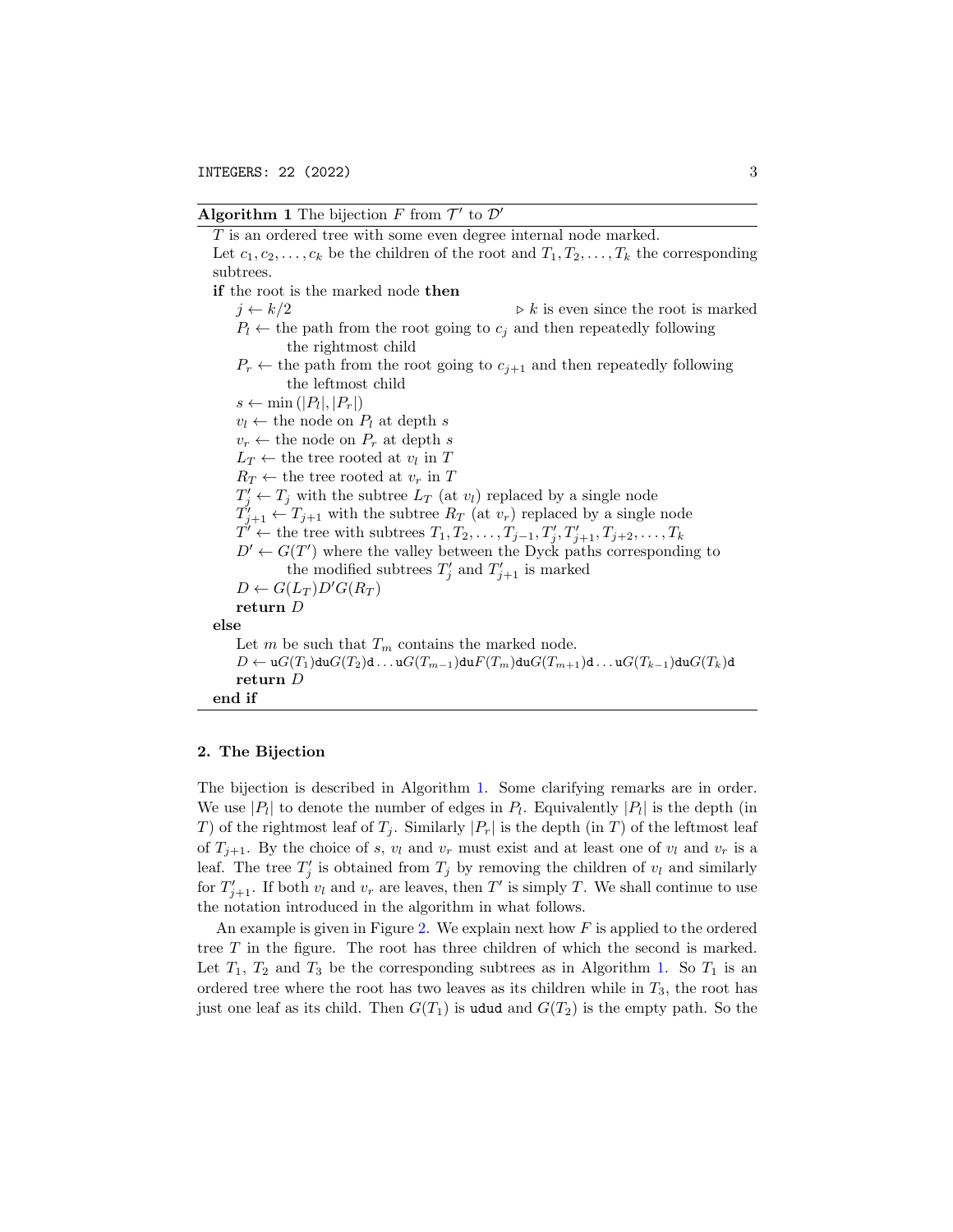

<span id="page-3-0"></span>Figure 2: A marked ordered tree and the corresponding marked Dyck path for  $n = 17$ 

marked Dyck path corresponding to T would finally be uududdu $F(T_2)$ dud once we have  $F(T_2)$ .

The trees involved in the computation of  $F(T_2)$  are shown in Figure [3.](#page-3-1) In the figure and what follows,  $T_2$  will be denoted by  $T$  to be consistent with the notation in the algorithm. For this tree,  $j = 4/2 = 2$  and  $s = \min(4, 2) = 2$ . The vertex circled in olive is  $v_l$  and the one in red is  $v_r$ . Now  $G(L_T) =$  ududuududd,  $G(T^{\prime})=$  uduudduududdud and  $G(R_{T})$  is the empty path. So  $D^{\prime}$  is uduud<u>du</u>ududdud where the underlined valley is marked. Finally  $D$  is ududuududduduudduddud. Coming back to the tree of Figure [2,](#page-3-0) putting this marked Dyck path  $D$  for  $F(T_2)$ in uududdu $F(T_2)$ dud gives the path shown in Figure [2.](#page-3-0)



<span id="page-3-1"></span>Figure 3: Trees required for obtaining  $F(T_2)$ 

Table [1](#page-4-0) gives the correspondence between all marked Dyck paths of semilength 4 and marked ordered trees with 4 edges.

**Lemma 1.** For any marked ordered tree T with n edges,  $F(T)$  is a Dyck path of semilength n with a marked symmetric valley. Moreover the height of the marked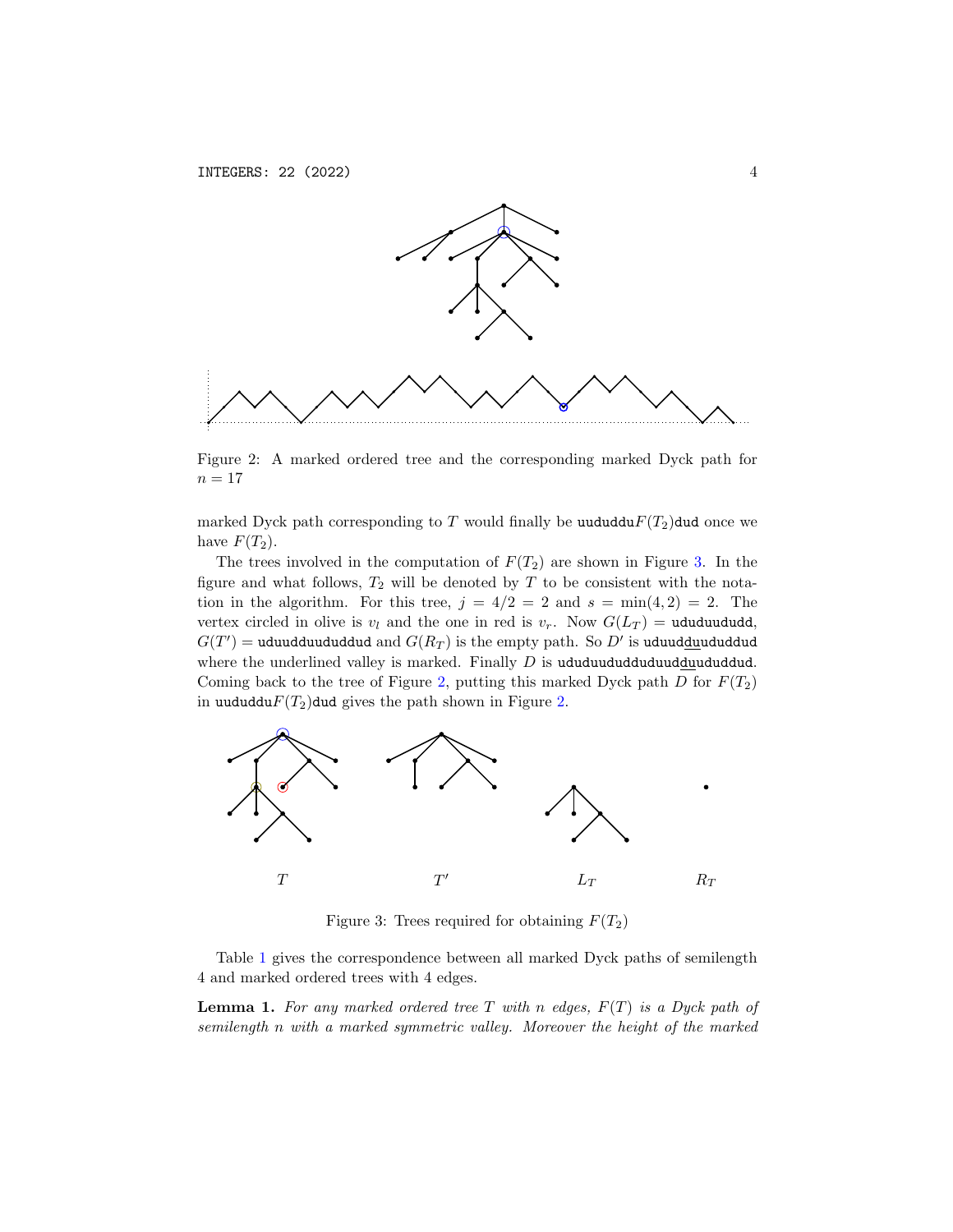

<span id="page-4-0"></span>Table 1: All 11 marked ordered trees and corresponding marked Dyck paths for  $n = 4$ 

# valley in  $F(T)$  is the same as the depth of the marked node in  $T$ .

Proof. We prove this by induction on the depth of the marked node.

If the root is marked (depth of the marked node is 0), then the algorithm first obtains  $T'$ ,  $L_T$  and  $R_T$ . The total number of edges among  $T'$ ,  $L_T$  and  $R_T$  is n. So D has semilength n. The marked valley between the paths corresponding to  $T'_j$ and  $T'_{j+1}$  is symmetric since the depth of the rightmost leaf of  $T'_{j}$  is the same as the depth of the leftmost leaf of  $T'_{j+1}$  by construction. It is also clear that the marked valley has height 0.

Now suppose the statement holds for all trees with marked node at depth d. Take any marked tree with the marked node at depth  $d + 1$ . The root of this tree is unmarked and  $T_m$  has the marked node for some m and the depth of the marked node in  $T_m$  is d. Let  $n_1, n_2, \ldots, n_k$  be the number of edges in  $T_1, T_2, \ldots, T_k$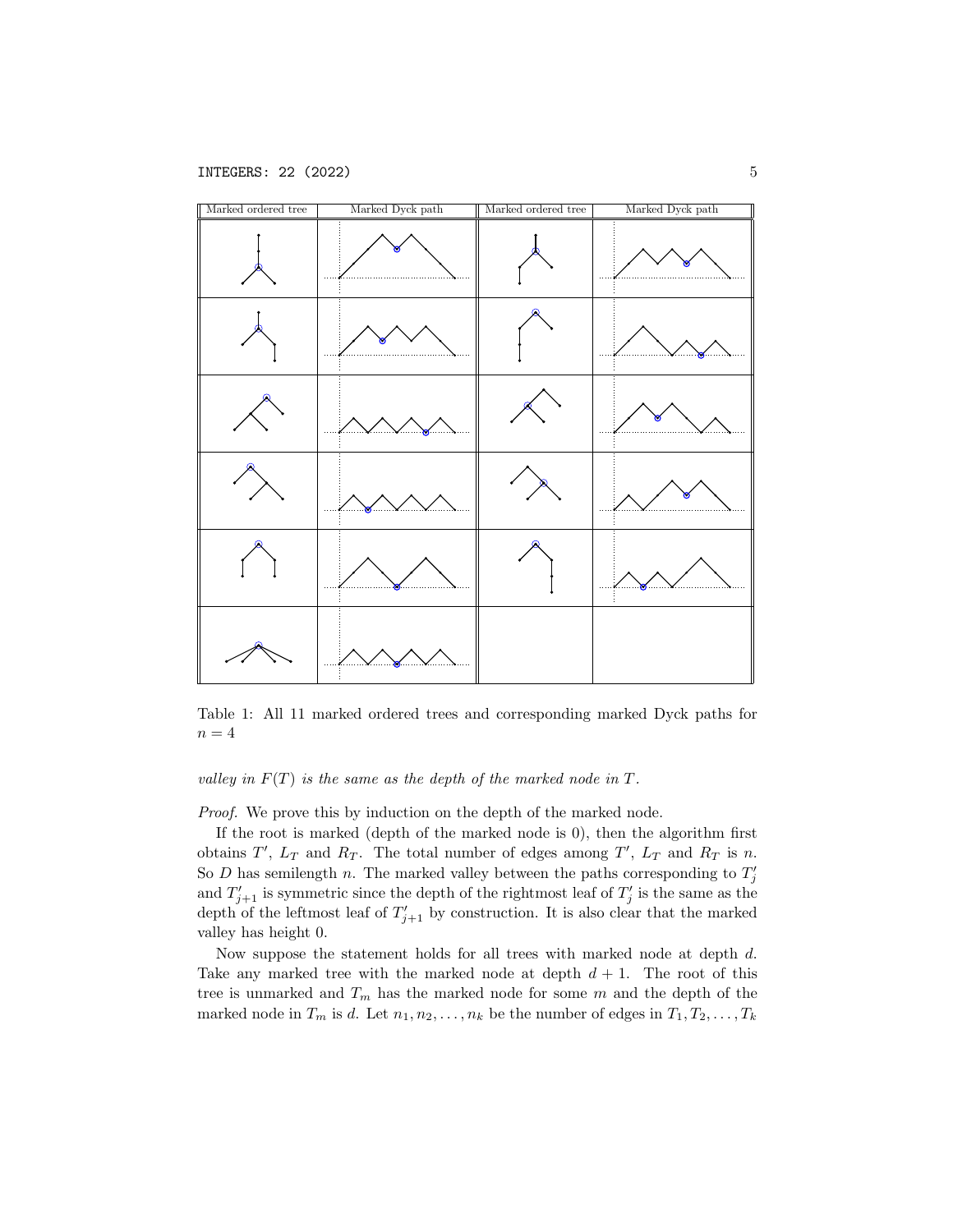respectively so that  $\sum_{i=1}^{k} n_i + k = n$ . By the induction hypothesis, we have that  $F(T_m)$  is a marked Dyck path of semilength  $n_m$  and the marked valley has height d. Also  $G(T_1), G(T_2), \ldots, G(T_k)$  are Dyck paths with semilengths  $n_1, n_2, \ldots, n_k$ respectively. So D as defined in the algorithm is indeed a Dyck path of semilength n. Moreover the marked valley in D is symmetric since it was symmetric in  $F(T_m)$ and it has height  $d+1$  as required.  $\Box$ 

# Algorithm 2  $H : \mathcal{D}' \to \mathcal{T}'$

<span id="page-5-0"></span>D is a Dyck path with some symmetric valley marked if the marked valley has height 0 then Let  ${\tt u}D_p^l{\tt du}D_{p-1}^l{\tt d}\ldots {\tt u}D_1^l{\tt du}D_1^r{\tt du}D_2^r{\tt d}\ldots {\tt u}D_q^r{\tt d}$  be the unique decomposition of D where  $D_p^l, D_{p-1}^l, \ldots, D_1^l, D_1^r, D_2^r, \ldots, D_q^r \in \mathcal{D}$  and the valley between  $D_1^l$  and  $D_1^r$  is marked.  $j \leftarrow \min(p, q)$  $D' \leftarrow \mathtt{u} D^l_j \mathtt{d} \mathtt{u} D^l_{j-1}\mathtt{d} \ldots \mathtt{u} D^l_1 \mathtt{d} \mathtt{u} D^r_1 \mathtt{d} \mathtt{u} D^r_2 \mathtt{d} \ldots \mathtt{u} D^r_j \mathtt{d}$  $L_D \leftarrow \mathtt{u} D_p^l \mathtt{d} \mathtt{u} D_{p-1}^l \mathtt{d} \ldots \mathtt{u} D_{j+1}^l \mathtt{d}$  $R_D \leftarrow \mathtt{u} D_{j+1}^r \mathtt{d} \mathtt{u} D_{j+2}^r \mathtt{d} \ldots \mathtt{u} D_q^l \mathtt{d}$  $T' \leftarrow G^{-1}(D')$  and let  $T'_1, T'_2, \ldots, T'_j, T'_{j+1}, \ldots, T'_{2j}$  be its subtrees  $L_T \leftarrow G^{-1}(L_D)$  $R_T \leftarrow G^{-1}(R_D)$  $v_l \leftarrow$  the rightmost leaf of  $T'_j$  $v_r \leftarrow$  the leftmost leaf of  $T'_{j+1}$  $T \leftarrow T'$  with  $v_l$  replaced by  $L_T$  and  $v_r$  replaced by  $R_T$ return T with its root marked else Let  $uD_1duD_2d \ldots uD_kd$  be the unique decomposition of D such that there is  $m (1 \leq m \leq k)$  with  $D_1, D_2, \ldots, D_{m-1}, D_{m+1}, \ldots, D_k \in \mathcal{D}$  and  $D_m \in \mathcal{D}'$ . Let T be the ordered tree with subtrees  $G^{-1}(D_1), G^{-1}(D_2), \ldots, G^{-1}(D_{m-1}),$  $H(D_m), G^{-1}(D_{m+1}), \ldots, G^{-1}(D_k).$ return T end if

The inverse of  $F$ , call it  $H$ , is described in Algorithm [2.](#page-5-0) Here we note that at least one of p and q is equal to j, so at least one of the paths  $D_l$  and  $D_r$  must be empty.

**Lemma 2.** For any marked Dyck path D of semilength n,  $H(D)$  is an ordered tree with n edges and a marked internal node having even degree.

Proof. The proof is by induction on the height of the marked valley in D.

Suppose the marked node has height 0. Let  $n'$ ,  $n_l$  and  $n_r$  be the semilengths of the paths  $D', L_D$  and  $R_D$  respectively, so that  $n' + n_l + n_r = n$ . Then  $G^{-1}(D'), G^{-1}(L_D)$ and  $G^{-1}(R_D)$  have  $n'$ ,  $n_l$  and  $n_r$  edges respectively. By construction, T then has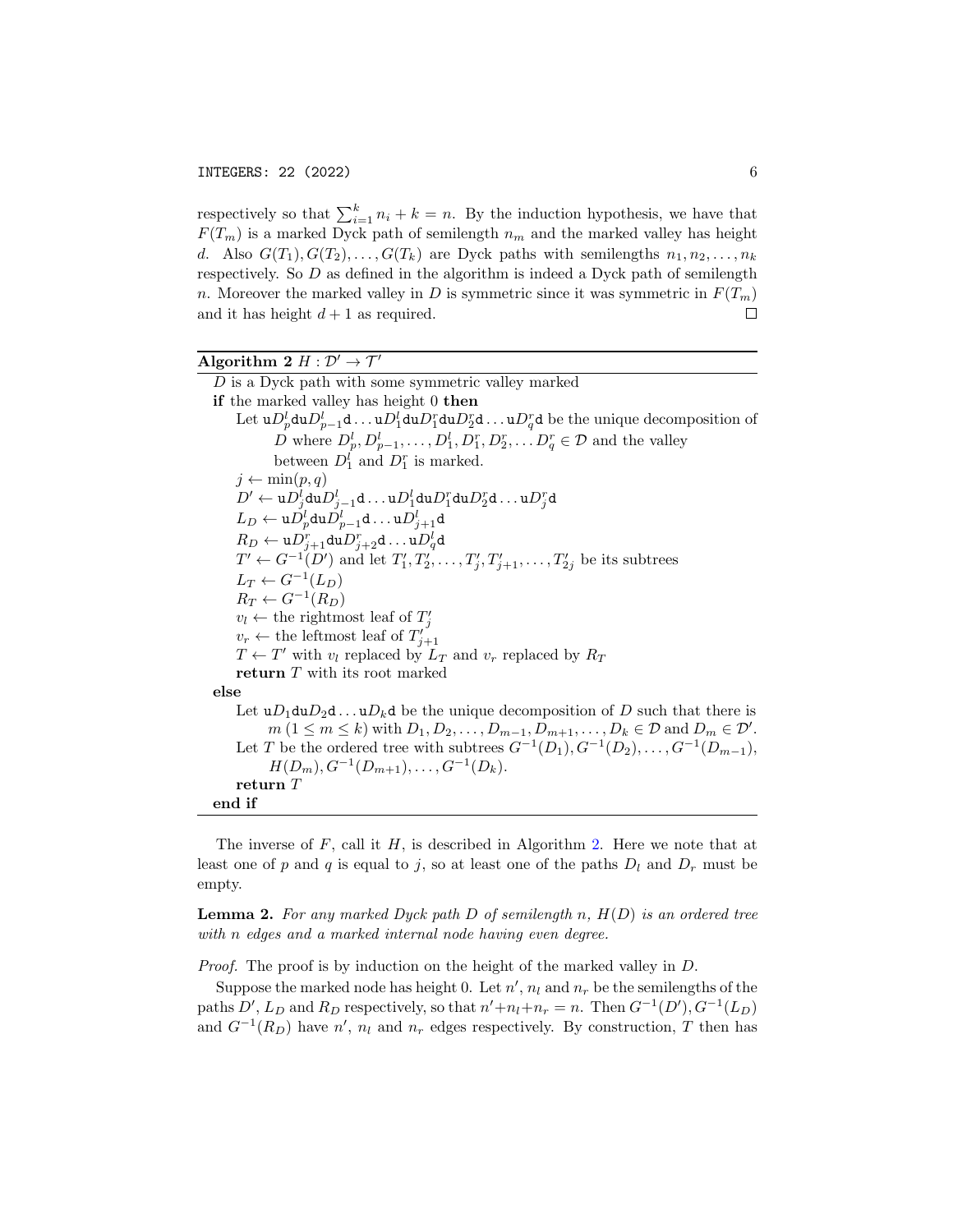$n' + n_l + n_r = n$  edges. The root of T' has even degree 2j by the choice of D'. Since the degree of the root remains unaffected while transforming  $T'$  to  $T$ , the root of  $T$ also has even degree.

Now assume the statement holds for all marked paths with the marked valley having height d. Consider any marked path with the marked valley having height  $d+1$ . Then the path decomposes as  $uD_1duD_2d \ldots uD_kd$  such that there is  $m (1 \leq m \leq k)$ with  $D_1, D_2, \ldots, D_{m-1}, D_{m+1}, \ldots, D_k \in \mathcal{D}$  and  $D_m \in \mathcal{D}'$ . Let  $n_1, n_2, \ldots, n_k$  be the semilengths of  $D_1, D_2, \ldots, D_k$  respectively. Then  $G^{-1}(D_1), G^{-1}(D_2), \ldots, G^{-1}(D_k)$ have  $n_1, n_2, \ldots, n_k$  edges respectively. By induction,  $H(D_m)$  has  $n_m$  edges and a marked internal node with even degree. So T has  $\sum_{i=1}^{k} n_i + k = n$  edges and the marked node has even degree since it had even degree in  $H(D_m)$ .

Now we show that  $H$  is indeed the inverse of  $F$ .

### **Lemma 3.**  $H \circ F$  is the identity map on  $T'$ .

*Proof.* Again we use induction on the depth of the marked node. Let  $T \in \mathcal{T}'$ .

Suppose the marked node is the root. Consider the case  $|P_l| \leq |P_r|$  so that  $s = |P_1|$ . Then the tree  $L_T$  is trivial and so  $G(L_T)$  is empty. The path D' is  $\mathfrak{u}G(T_1)\mathfrak{du}G(T_2)\mathfrak{d}\ldots \mathfrak{u}G(T'_j)\mathfrak{du}G(T'_{j+1})\mathfrak{d}\ldots G(T_{2j})$  and the marked valley is between  $G(T'_j)$  and  $G(T'_{j+1})$ . So when H is applied to  $F(T)$ ,  $p \leq q$  since  $G(L_T)$  is empty. Thus j is set to p, which is precisely the j of Algorithm [1.](#page-2-0) The paths  $D', G(L_T)$  and  $G(R_T)$  are recovered in this way, and the corresponding trees are also obtained by applying  $G^{-1}$ . Now  $v_r$  in  $T'$  is replaced by  $R_T$  to get T. Indeed this is the reverse of how T' was created from T in Algorithm [1.](#page-2-0) Therefore we have  $(H \circ F)(T) = T$ in this case. The other case  $|P_1| > |P_r|$  is similar and so we have proved the base case of the induction.

Suppose the statement is true for all trees with the marked node at depth  $d$ . Let  $T \in \mathcal{T}'$  have the marked node at depth  $d+1$ . Let  $T_1, T_2, \ldots, T_k$  be the subtrees and  $T_m$  contain the marked node. Then  $F(T)$  is  $\mathfrak{u}G(T_1)\mathfrak{d}\mathfrak{u}G(T_2)\mathfrak{d}\ldots \mathfrak{u}G(T_{m-1})\mathfrak{d}\mathfrak{u}F(T_m)\mathfrak{d}$ u $G(T_{m+1})$ d ... u $G(T_{k-1})$ du $G(T_k)$ d. Applying H to this marked path gives a tree with subtrees  $G^{-1}(G(T_1)), G^{-1}(G(T_2)), \ldots, G^{-1}(G(T_{m-1})), H(F(T_m)),$  $G^{-1}(G(T_{m+1})), \ldots, G^{-1}(G(T_k)).$  By induction, we have  $H(F(T_m)) = T_m$ . Therefore  $H(F(T))$  is the tree with subtrees  $T_1, T_2, \ldots, T_m, \ldots, T_k$  and this tree is just T.  $\Box$ 

**Lemma 4.**  $F \circ H$  is the identity map on  $\mathcal{D}'$ .

The proof is similar to that of the previous lemma, so we skip it.

Combining these lemmas we obtain our main theorem.

**Theorem.** The number of symmetric valleys at height h in all Dyck paths in  $\mathcal{D}_n$ is equal to the number of even degree internal nodes at depth h in all ordered trees in  $\mathcal{T}_n$ .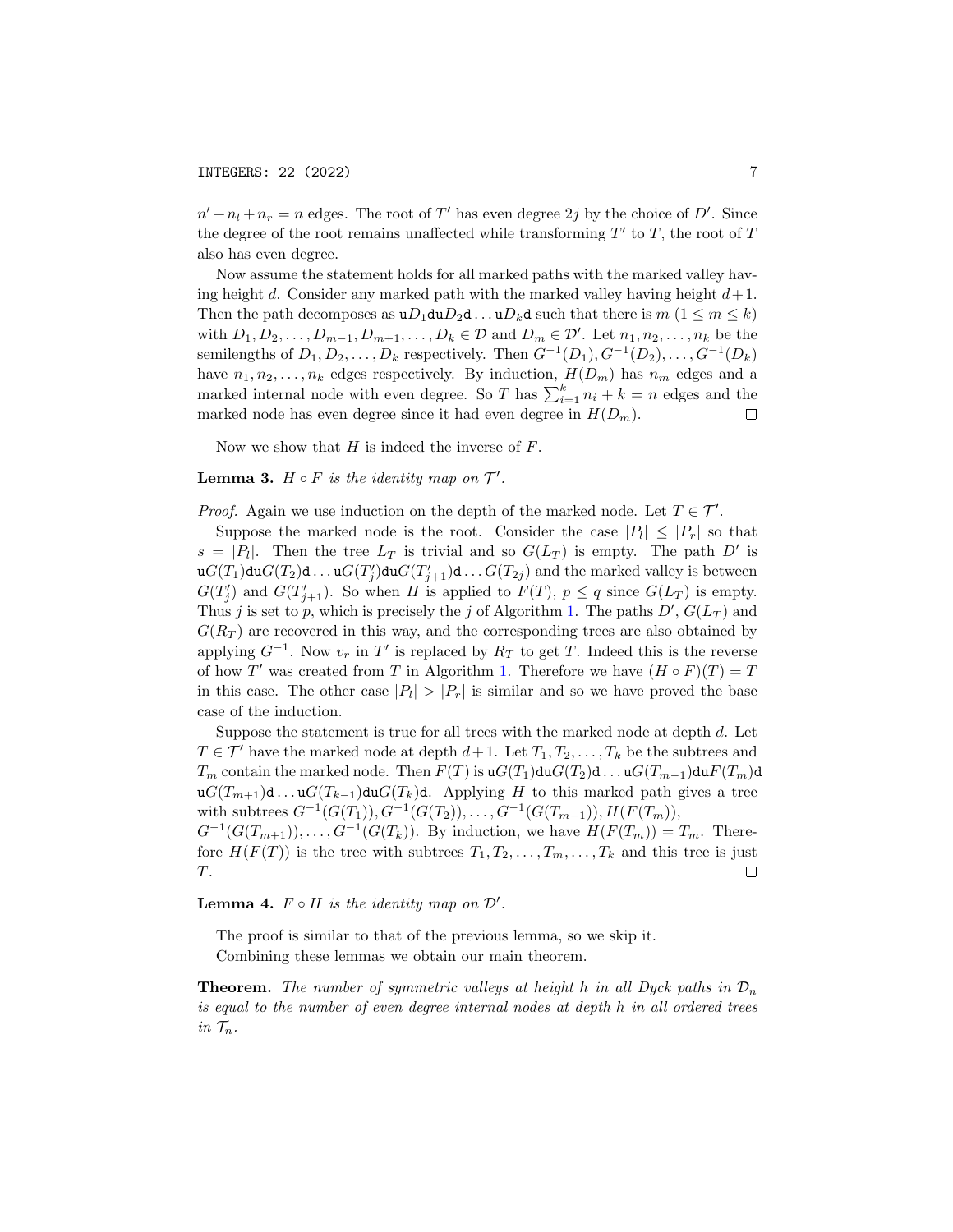#### 3. Some Statistics on Marked Dyck Paths and Marked Ordered Trees

In this section, we define some more statistics on marked Dyck paths and marked order trees, which behave nicely under the bijection F.

Recall that the weight (denoted wt) of a symmetric valley is the largest  $i$  such that the valley is contained in a subsequence of the form  $d^i u^i$ . The corresponding statistic s for an internal node v of even degree, say  $2j$ , is defined as follows. If the subtrees attached to v are  $T_1, T_2, \ldots, T_j, T_{j+1}, \ldots, T_{2j}$ , let  $v_l$  be the rightmost leaf of  $T_j$  and  $v_r$  be the leftmost leaf of  $T_{j+1}$ . Then s is defined to be the smaller of the distance from v to  $v_l$  and the distance from v to  $v_r$ . Note that this coincides with the definition of s in Algorithm [1.](#page-2-0) For the tree T in Figure [2,](#page-3-0)  $s(T) = 2$ . Also for the corresponding Dyck path D in Figure [2,](#page-3-0) we have  $wt(D) = 2$ .

**Proposition 1.** For any  $T \in \mathcal{T}'$ ,  $s(T) = wt(F(T))$ .

Proof. In the case where the root is marked, this follows from the observation that the rightmost leaf of  $T'_{j}$  and the leftmost leaf of  $T'_{j+1}$  are at the same distance s from the root of  $T'$ . In the other case, use the fact that the weight of a marked Dyck path  $uD_1duD_2d...uD_m d...uD_kd$  (where  $D_m$  is a marked Dyck path and all  $D_1, D_2, \ldots, D_{m-1}, D_{m+1}, \ldots, D_k$  are Dyck paths) is the same as the weight of  $D_m$ . Similarly the statistic s of a marked ordered tree  $T$  which has a marked tree  $T_i$  as a subtree is the same as s of  $T_i$ .  $\Box$ 

The difference (denoted diffp) of a marked Dyck path is defined recursively. If the marked valley has height 0, then the difference is  $p - q$  where p and q are as de-scribed in Algorithm [2.](#page-5-0) For a marked Dyck path  $D = uD_1duD_2d...uD_m d...uD_kd$ ,  $diffp(D) = diffp(D_m)$ . The marked Dyck path in Figure [2](#page-3-0) has difference  $3 - 0 = 3$ . The difference (denoted difft) of a marked ordered tree is  $\deg(v_l) - \deg(v_r)$ , where  $v_l$  and  $v_r$  are defined above. Recall that at most one of  $deg(v_l)$  and  $deg(v_r)$  can be positive, so we can recover both deg( $v_l$ ) and deg( $v_r$ ) from this single statistic. The path in Figure [2](#page-3-0) has difference  $3 - 0 = 3$ . Like the previous proposition, we have an easy correspondence between these statistics.

**Proposition 2.** For any  $T \in \mathcal{T}'$ ,  $\text{difft}(T) = \text{diffp}(F(T)).$ 

It would be interesting to know how many marked Dyck paths of semilength  $n$ have difference 0. Equivalently this is the number of marked Dyck paths on which the action of H is essentially the same as  $G^{-1}$ , the standard bijection from Dyck paths to ordered trees.

The spread (sp) of a marked Dyck path is also defined recursively. For a marked valley at height 0, it is defined as  $min(p, q)$ . For a marked Dyck path  $D =$  $uD_1duD_2d...uD_m d...uD_kd$  $uD_1duD_2d...uD_m d...uD_kd$  $uD_1duD_2d...uD_m d...uD_kd$ ,  $sp(D) = sp(D_m)$ . The path in Figure 2 has spread  $\min(5, 2) = 2$ . The semiwidth sw of a marked ordered tree is  $\deg(v)/2$  by where v is